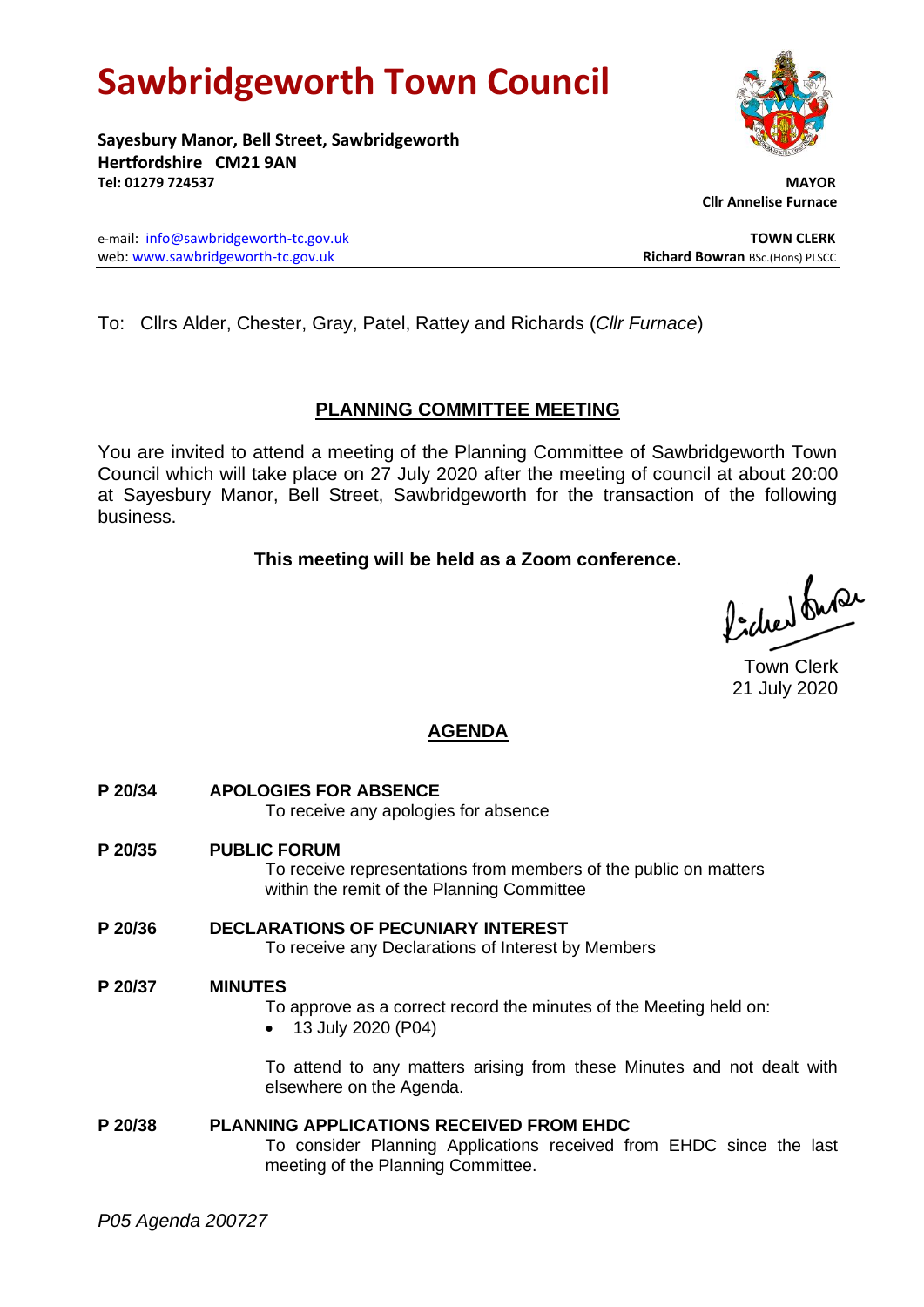#### **3/20/1251/PNHH 35 Barnard Road, CM21**

Single storey rear extension – [Depth 4.0 metres, maximum height 3.3 metres, eaves](https://publicaccess.eastherts.gov.uk/online-applications/applicationDetails.do?activeTab=documents&keyVal=QD38KVGL00X00)  [height 3.0 metres. Single storey side extension –](https://publicaccess.eastherts.gov.uk/online-applications/applicationDetails.do?activeTab=documents&keyVal=QD38KVGL00X00) Depth 4.0 metres, maximum height 3.3 [metres, eaves height 3.0 metres](https://publicaccess.eastherts.gov.uk/online-applications/applicationDetails.do?activeTab=documents&keyVal=QD38KVGL00X00) **Applicant:** Ozcan Hassan

**\_\_\_\_\_\_\_\_\_\_\_\_\_\_\_\_\_\_\_\_\_\_\_\_\_\_\_\_\_\_\_\_\_\_\_\_\_\_\_\_\_\_\_\_\_\_\_\_\_\_\_\_\_\_\_\_\_\_\_\_\_\_\_\_\_**

**\_\_\_\_\_\_\_\_\_\_\_\_\_\_\_\_\_\_\_\_\_\_\_\_\_\_\_\_\_\_\_\_\_\_\_\_\_\_\_\_\_\_\_\_\_\_\_\_\_\_\_\_\_\_\_\_\_\_\_\_\_\_\_\_\_**

**3/20/1319/HH 12 Southbrook, CM21 9NS**

[Proposed first floor rear extension with replacement rear](https://publicaccess.eastherts.gov.uk/online-applications/applicationDetails.do?activeTab=documents&keyVal=QDGHO0GLHLF00) window. Insertion of side window **Applicant:** Mr Marcus Hoyle

**\_\_\_\_\_\_\_\_\_\_\_\_\_\_\_\_\_\_\_\_\_\_\_\_\_\_\_\_\_\_\_\_\_\_\_\_\_\_\_\_\_\_\_\_\_\_\_\_\_\_\_\_\_\_\_\_\_\_\_\_\_\_\_\_\_**

#### **3/20/1329/HH &**

**3/20/1330/LBC 21 Vantorts Road, CM21 9AH**

[Demolition of detached garage and hard standing. Erection of single storey extension with](https://publicaccess.eastherts.gov.uk/online-applications/applicationDetails.do?activeTab=documents&keyVal=QDI0VZGLHLU00)  [glazed link. New parallel parking bay; pedestrian access to rear with associated works to](https://publicaccess.eastherts.gov.uk/online-applications/applicationDetails.do?activeTab=documents&keyVal=QDI0VZGLHLU00)  [existing boundaries and garden area](https://publicaccess.eastherts.gov.uk/online-applications/applicationDetails.do?activeTab=documents&keyVal=QDI0VZGLHLU00) **Applicant:** Mr & Mrs Rhodes

**\_\_\_\_\_\_\_\_\_\_\_\_\_\_\_\_\_\_\_\_\_\_\_\_\_\_\_\_\_\_\_\_\_\_\_\_\_\_\_\_\_\_\_\_\_\_\_\_\_\_\_\_\_\_\_\_\_\_\_\_\_\_\_\_\_**

**P 20/39 LATE PLANNING APPLICATIONS**

To deal with Planning Applications received from EHDC following the Publication of this Agenda and received before 24 July 2020

**P 20/40 PLANNING DECISIONS MADE BY EHDC**

To receive Planning Decisions from EHDC.

#### **3/20/0414/FUL The Leventhorpe School, Cambridge Road, CM21 9BX**

Demolition of existing science building and the erection of a new 2-storey teaching block (Use Class D1) with associated landscaping and the installation of an additional block of interim temporary classrooms during construction (Approximately 1068 m2 GEA) alongside the retention of temporary units approved under planning consent 3/18/2098/FUL

**\_\_\_\_\_\_\_\_\_\_\_\_\_\_\_\_\_\_\_\_\_\_\_\_\_\_\_\_\_\_\_\_\_\_\_\_\_\_\_\_\_\_\_\_\_\_\_\_\_\_\_\_\_\_\_\_\_\_\_\_\_\_\_\_\_**

**\_\_\_\_\_\_\_\_\_\_\_\_\_\_\_\_\_\_\_\_\_\_\_\_\_\_\_\_\_\_\_\_\_\_\_\_\_\_\_\_\_\_\_\_\_\_\_\_\_\_\_\_\_\_\_\_\_\_\_\_\_\_\_\_\_**

**\_\_\_\_\_\_\_\_\_\_\_\_\_\_\_\_\_\_\_\_\_\_\_\_\_\_\_\_\_\_\_\_\_\_\_\_\_\_\_\_\_\_\_\_\_\_\_\_\_\_\_\_\_\_\_\_\_\_\_\_\_\_\_\_\_**

**Applicant:** Bowmer & Kirkland *STC Comment:* No objection *EHDC Decision:* Granted

**3/20/0949/HH Apple Tree House, The Drive, CM21 9EP** Extension to outbuilding **Applicant:** Mr J Franklin **STC Comment:** No objection *EHDC Decision:* Granted